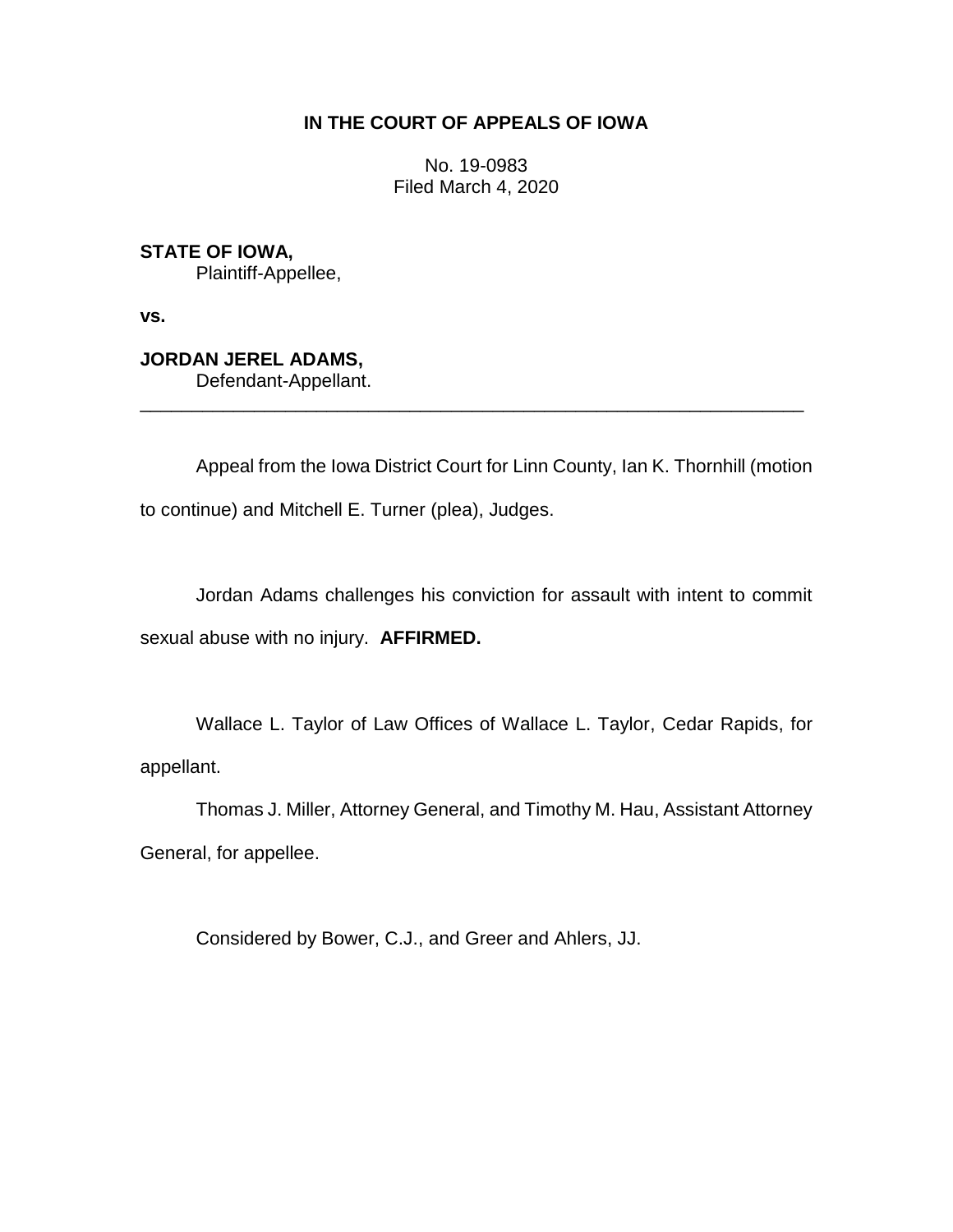### **BOWER, Chief Judge.**

 $\overline{a}$ 

Jordan Adams appeals his conviction for assault with intent to commit sexual abuse with no injury.<sup>1</sup> We find Adams waived his challenge to the denial of a joint motion to continue upon entering his guilty plea and failed to preserve error on his challenge to the guilty plea. We affirm.

# **I. Background Facts & Proceedings**

On February 27, 2019, Adams was charged by trial information with sexual abuse in the third degree and assault causing bodily injury, with a habitual-offender enhancement added later. Adams exercised his right to a speedy trial, and a jury trial was scheduled to begin on May 6.

On the afternoon of Friday, May 3, the State and Adams filed a joint motion to continue trial as both parties had received new information that might be material to the case. The State learned of multiple medical records that had not been produced by a hospital, despite requests from the State and the local police department, and the records could not be obtained before trial was to start Monday morning. Adams discovered potentially exculpatory messages from a State witness and new information regarding a defense witness. The joint motion stated, "The State is very concerned that should this case proceed to trial as scheduled, the appellate courts will find fault with the fact that potentially exculpatory evidence exists that neither party had time to access prior to trial." The State went on to

<sup>&</sup>lt;sup>1</sup> The Iowa legislature amended Iowa Code sections 814.6, effective July 1, 2019, limiting direct appeals from guilty pleas. Iowa Code § 814.6 (2020). The amendment "appl[ies] only prospectively and do[es] not apply to cases pending on July 1, 2019," and therefore does not apply in this case. *State v. Macke*, 933 N.W.2d 226, 235 (Iowa 2019).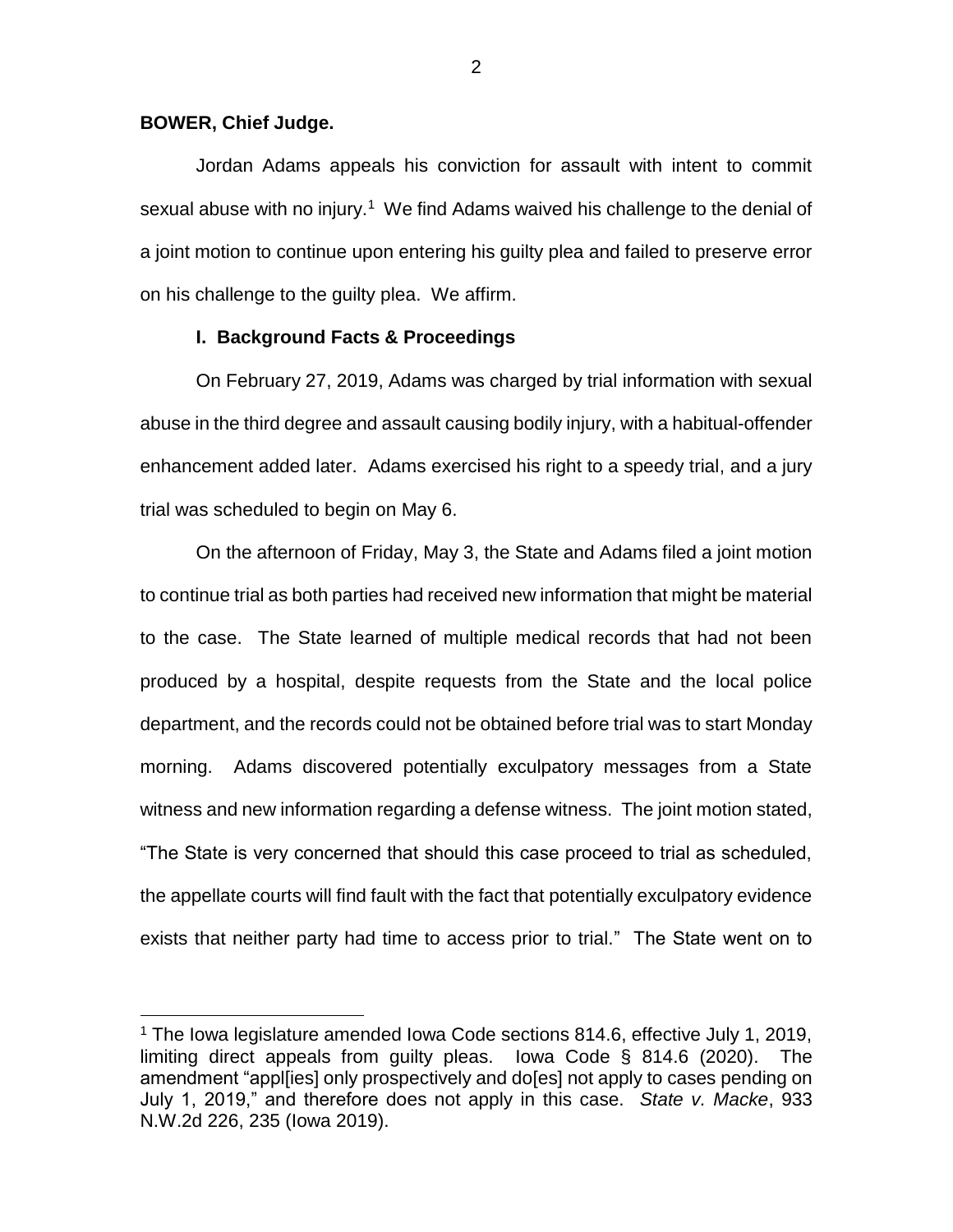express concern "that prejudice will result if the trial proceeds as currently scheduled." Adams did not file a waiver of his right to speedy trial.

Late Friday afternoon, the court denied the motion to continue, stating Adams's new information was not "a sufficient basis to warrant a continuance" and the State had "the ability to obtain and disclose" the medical records for a significant period of time during the pendency of the case. The court went on to order the State to produce the new records at 8:30 a.m. on Monday for review by the judge to consider whether the information warranted additional time for the defense to review and whether the late disclosure warranted exclusion as a sanction.

The morning of May 6, before jury selection started, the State and Adams reached a plea agreement.<sup>2</sup> Adams entered an *Alford* plea to a lesser-included offense of assault with intent to commit sexual abuse with no injury; the State dismissed the charge of assault causing bodily injury and the habitual-offender enhancement.<sup>3</sup> Following the plea, Adams did not file a motion in arrest of judgment.

On May 28, the court sentenced Adams to a two-year term of imprisonment, suspended the prison sentence, and placed him on probation for two years. The court ordered Adams to pay a \$625 fine plus surcharges and suspended the fine. The court also imposed a ten-year special sentence, as provided in Iowa Code

 $\overline{a}$ 

 $2$  There is no indication in the record whether the State ever obtained the hospital records.

<sup>3</sup> In an *Alford* plea, a defendant enters a guilty plea acknowledging the State has strong evidence of guilt but does not admit participation in the acts constituting the crime. *See North Carolina v. Alford*, 400 U.S. 25, 37–38 (1970); *State v. Burgess*, 639 N.W.2d 564, 567 n.1 (Iowa 2001).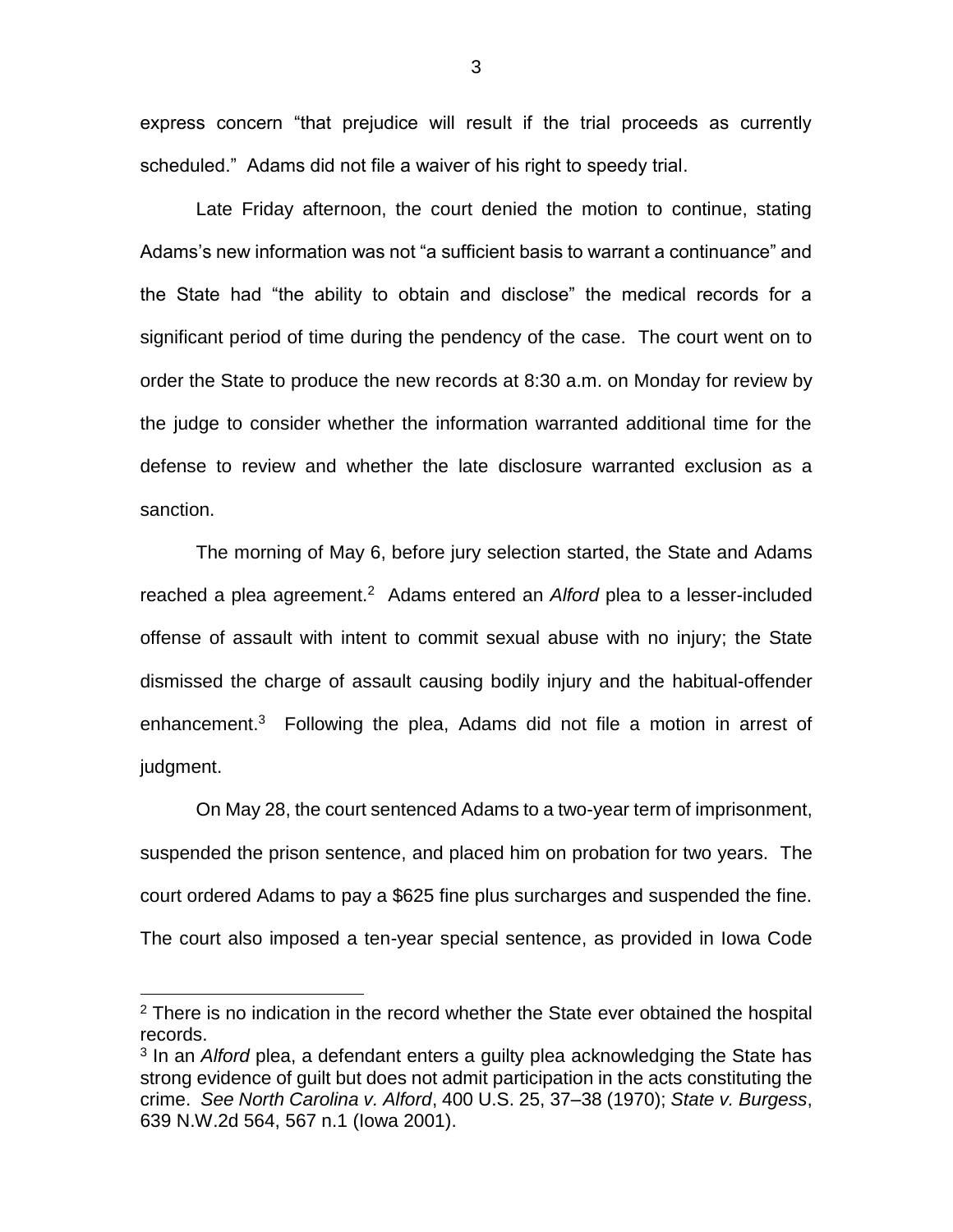section 903B.2 (2019), and ordered Adams to register as a sex offender as required under chapter 692A.

Adams appeals, challenging the district court's denial of the joint motion to continue.

#### **II. Analysis**

Adams claims the district court's refusal to grant a continuance infringed on his constitutional rights to due process, to present a defense, and to a fair trial. "It is well established that a defendant's guilty plea waives all defenses and objections which are not intrinsic to the plea." *State v. Carroll*, 767 N.W.2d 638, 641 (Iowa 2009); *see also Schmidt v. State*, 909 N.W.2d 778, 785 (Iowa 2018) (noting the general rule a guilty plea waives the defendant's rights to "any objection to prior proceedings which may include a violation of his [or her] rights" (alteration in original) (citation omitted)). The waiver includes the right to challenge a ruling on a pre-plea motion to continue. *State v. Goddard*, No. 18-0513, 2019 WL 476508, at \*1 (Iowa Ct. App. Feb. 6, 2019) ("Goddard's guilty plea waives his right to challenge the court's rulings on his pre-plea motions to continue trial and waive[s] his right to speedy trial."); *State v. Maxfield*, No. 17-1185, 2018 WL 5292089, at \*1 (Iowa Ct. App. Oct. 24, 2018) (finding defendant's guilty plea waived any challenge to the denial of his motion to continue, even when he asserted "he was 'placed in the untenable position of going to trial unprepared or accepting the State of Iowa's plea offer'").

Adams contends under *Schmidt,* his "guilty plea did not foreclose the right to challenge the conviction." He reads too much into *Schmidt*. In *Schmidt*, our supreme court held a guilty plea does not preclude an actual-innocence claim. *Id.*

4